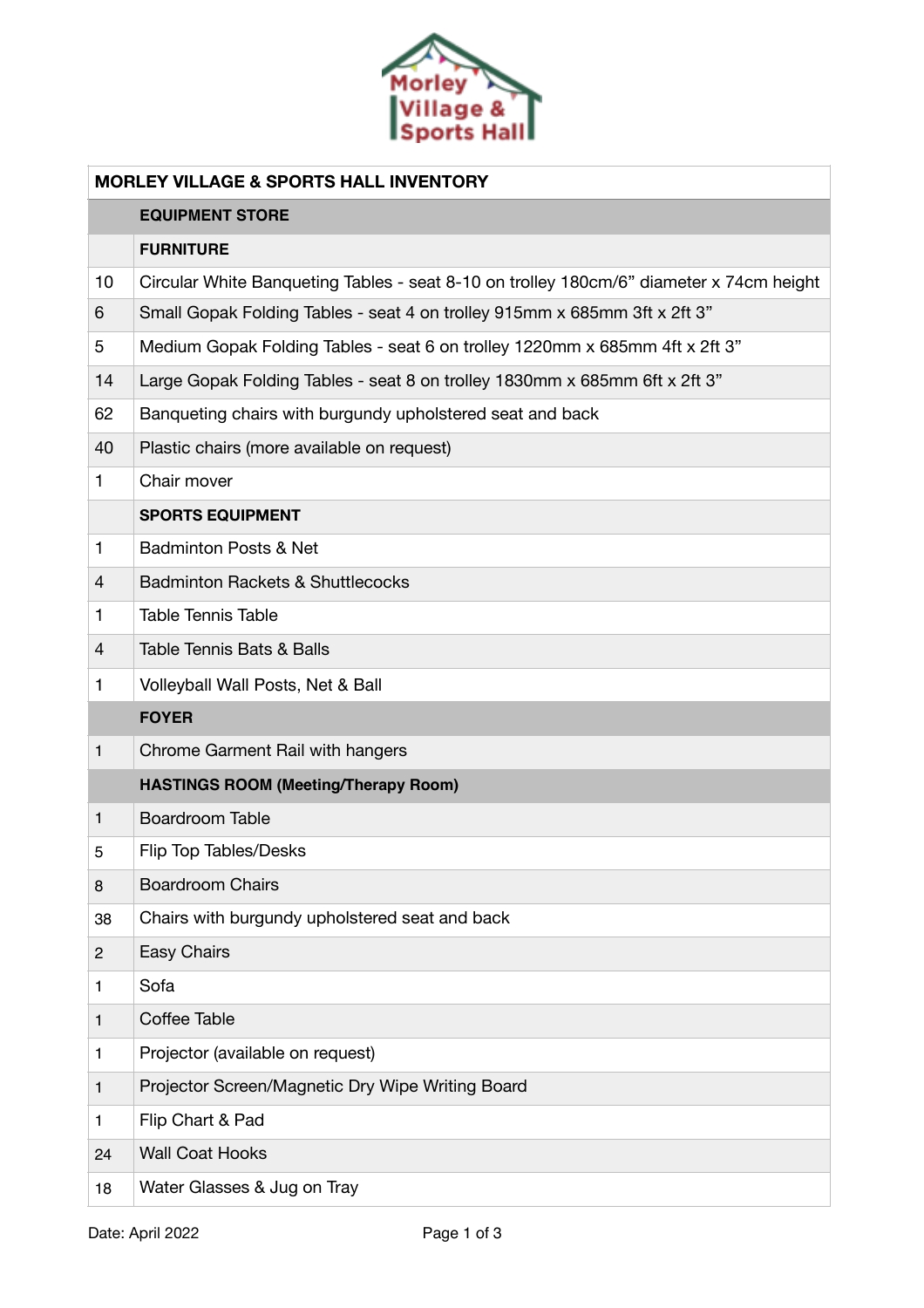| <b>MORLEY VILLAGE &amp; SPORTS HALL INVENTORY</b> |                                            |  |
|---------------------------------------------------|--------------------------------------------|--|
|                                                   | <b>KITCHEN</b>                             |  |
|                                                   | <b>FURNITURE</b>                           |  |
| $\mathbf{1}$                                      | Leisure Electric Cooker Range with 6 rings |  |
| $\mathbf{1}$                                      | Microwave                                  |  |
| $\mathbf{1}$                                      | Under the counter fridge                   |  |
| $\mathbf{1}$                                      | Urn/Electric Water Boiler                  |  |
| $\overline{c}$                                    | Kettle                                     |  |
| $\mathbf{1}$                                      | Sink washing up                            |  |
| $\mathbf{1}$                                      | Sink food preparation                      |  |
|                                                   | <b>CATERING EQUIPMENT</b>                  |  |
| $\mathbf{1}$                                      | Colander                                   |  |
| $\mathbf{1}$                                      | Pyrex dish                                 |  |
| $\mathbf{1}$                                      | <b>Bread tin</b>                           |  |
| $\mathbf{1}$                                      | Funnel                                     |  |
| $\ensuremath{\mathsf{3}}$                         | Measuring jugs                             |  |
| $\mathbf{1}$                                      | Roasting tin                               |  |
| $\mathbf{1}$                                      | <b>Scissors</b>                            |  |
| $\overline{c}$                                    | Oven trays                                 |  |
| 5                                                 | Cutting boards                             |  |
| $\mathbf{1}$                                      | Ladle                                      |  |
| $\mathbf{1}$                                      | Tong                                       |  |
| $\,6$                                             | Metal Teapots                              |  |
| $\mathbf{1}$                                      | China teapot                               |  |
|                                                   | <b>CHINA</b>                               |  |
| 13                                                | <b>Dinner Plates</b>                       |  |
| 128                                               | Side plates                                |  |
| 173                                               | Soup bowls                                 |  |
| 65                                                | Cereal/dessert bowls                       |  |
| 161                                               | Teacups                                    |  |
| 142                                               | Saucers                                    |  |
| 18                                                | <b>White Mugs</b>                          |  |
| 23                                                | Mixed mugs                                 |  |